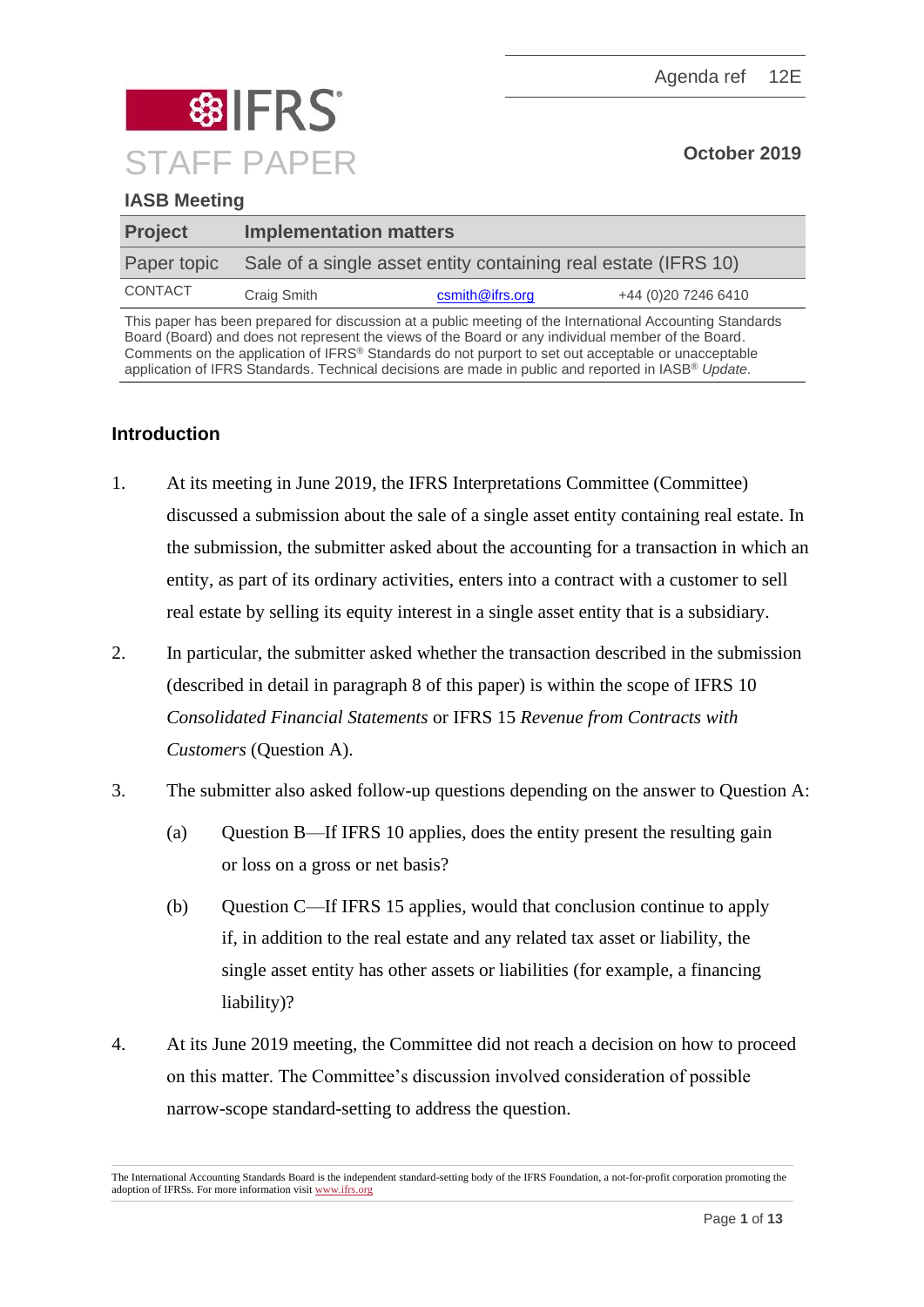5. In the light of the Committee's discussion, we are now asking the Board for its views on possible narrow-scope standard-setting on this topic.

#### **Structure of the paper**

- 6. This paper includes:
	- (a) background information (paragraphs [8\)](#page-1-0);
	- (b) outreach (paragraphs [9–](#page-2-0)[10\)](#page-2-1);
	- (c) staff analysis and Committee discussion (paragraphs [11](#page-2-2)[–23\)](#page-5-0);
	- (d) standard-setting options (paragraphs [26](#page-6-0)[–40\)](#page-10-0); and
	- (e) staff recommendation (paragraphs [41–](#page-10-1)[42\)](#page-10-2).
- 7. The paper has one appendix—Appendix A, which includes a detailed summary of responses to the Committee's outreach.

## **Background information**

- <span id="page-1-0"></span>8. The submission outlines the following fact pattern:
	- (a) An entity builds and sells real estate as part of its ordinary activities (ie the entity enters into contracts for the sale of real estate before, during or after construction of a building).
	- (b) The entity establishes a legal entity (Real Estate) for each real estate asset (land and/or a building) when it acquires the land and before it enters into contracts with customers.
	- (c) Real Estate holds only the real estate asset and any related tax asset or liability.
	- (d) At the time Real Estate is established, the entity concludes that Real Estate is a subsidiary as defined in IFRS 10.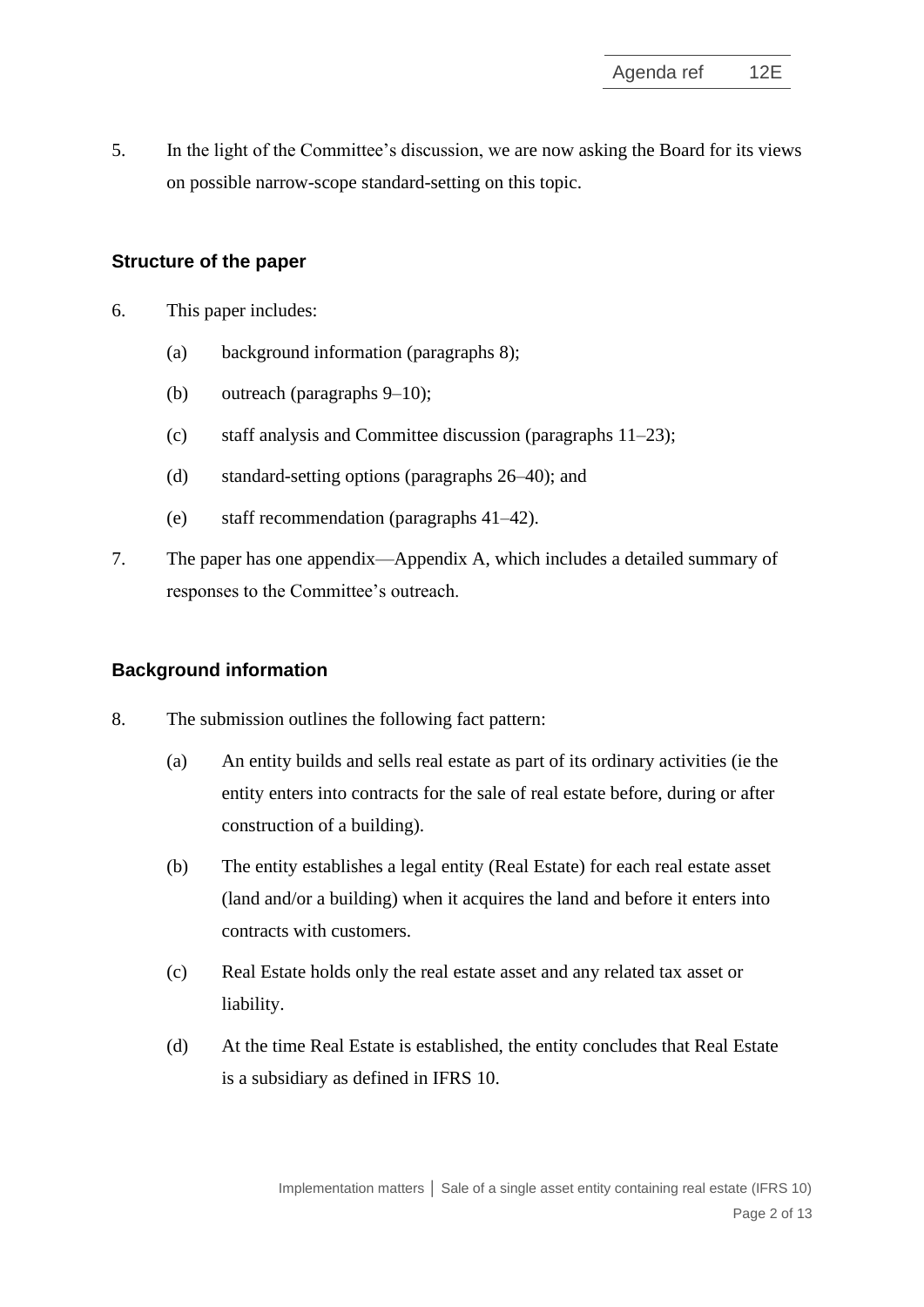- (e) In selling the real estate to a customer, the entity transfers its 100% equity interest in Real Estate to the customer; ie legally, the entity sells shares and not the real estate.
- (f) As a consequence of the transaction, the entity loses control of Real Estate.

#### **Outreach**

- <span id="page-2-0"></span>9. To obtain information about this question we sent requests to members of the International Forum of Accounting Standard-Setters, securities regulators and large accounting firms.
- <span id="page-2-1"></span>10. Appendix A to this paper includes full details of the responses. In summary, responses indicated that:
	- (a) the fact pattern is common in Germany, Norway, Sweden, Singapore and the UK; and
	- (b) there is mixed practice—some entities apply IFRS 10 to the fact pattern described in the submission and some apply IFRS 15.

## **Staff analysis and Committee discussion**

#### *Staff analysis of existing requirements in IFRS Standards*

<span id="page-2-2"></span>11. Paragraphs 18–39 and 46–48 of [Agenda Paper 6](https://www.ifrs.org/-/media/feature/meetings/2019/june/ifric/ap6-ifrs-10-sale-of-a-single-asset-entity-containing-real-estate.pdf) to the Committee's June 2019 meeting contain an in-depth staff analysis. The following paragraphs provide Board members with an overview.

#### *Question A*

12. The submitter asks whether, in the fact pattern described in the submission, the entity applies IFRS 10 or IFRS 15 to the sale of Real Estate.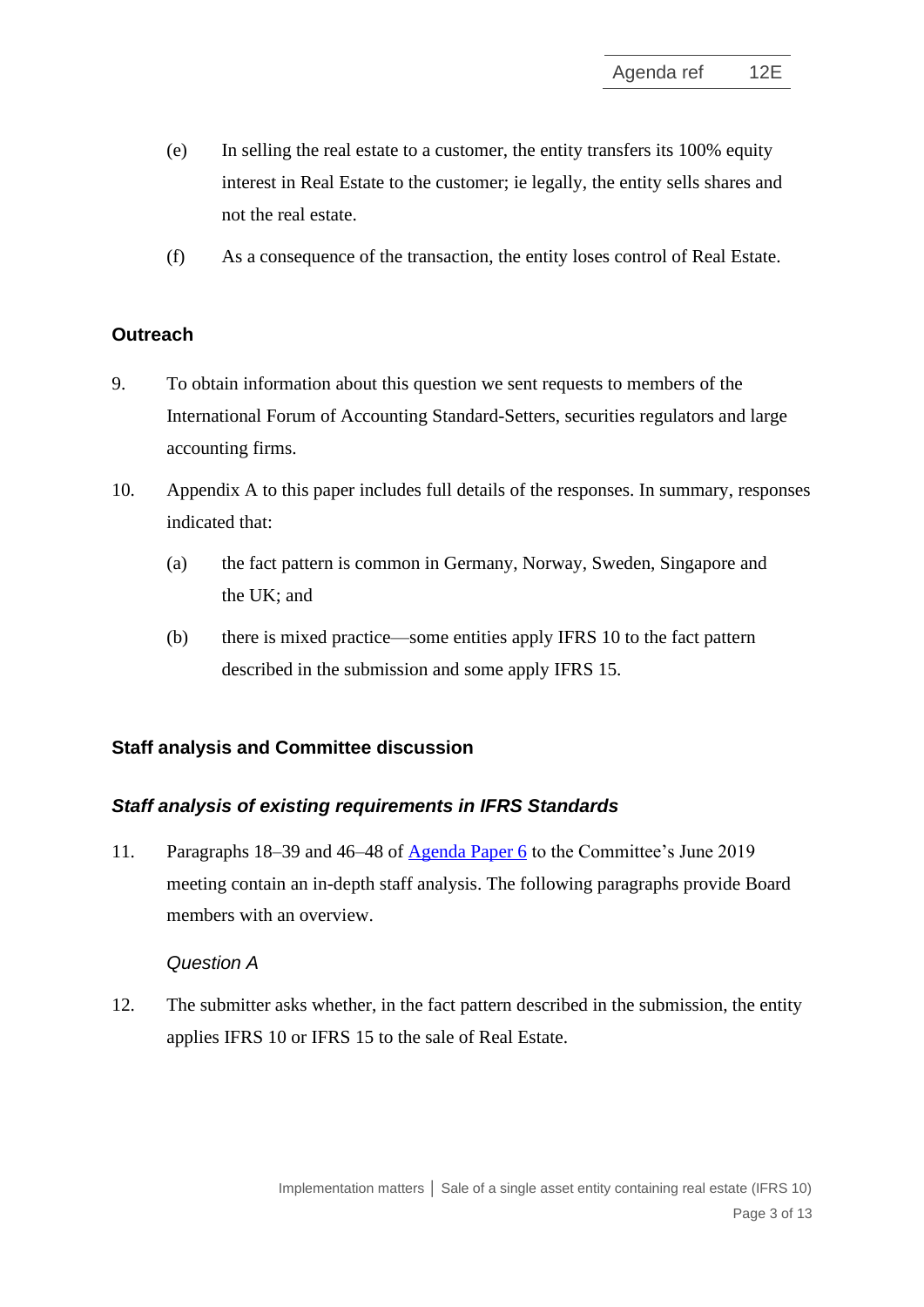13. Paragraph 5 of IFRS 15 defines the scope of the Standard:

An entity shall apply this Standard to all contracts with customers, except the following: …

(c) financial instruments and other contractual rights or obligations within the scope of IFRS 9 *Financial Instruments*, IFRS 10 *Consolidated Financial Statements*, IFRS 11 *Joint Arrangements*, IAS 27 *Separate Financial Statements* and IAS 28 *Investments in Associates and Joint Ventures*; …

14. In the fact pattern submitted, Real Estate is a subsidiary as defined in IFRS 10. The entity therefore applies IFRS 10 in accounting for its interest in Real Estate from the date that it obtains control of Real Estate until the date of losing control. Consequently, the entity applies IFRS 10 to the transaction described in the submission; IFRS 10 includes requirements setting out the accounting applied when an investor loses control of a subsidiary. The transaction described in the submission is excluded from the scope of IFRS 15 by paragraph 5(c) of that Standard.

#### *Question B*

- 15. Question B is applicable when the entity applies IFRS 10 to the transaction described in the submission. Question B asks whether the entity presents:
	- (a) the gain or loss on disposal of Real Estate in only one line item in the statement of profit or loss; or
	- (b) the proceeds from the disposal of Real Estate in one line item in the statement of profit or loss, and the net assets of Real Estate disposed of in another line item. In this case, the entity might present the proceeds as revenue and the net assets disposed of in an operating expense line item, such as cost of sales.
- 16. Paragraph 25(c) of IFRS 10 requires an entity to recognise the gain or loss associated with the loss of control of a subsidiary. Paragraph B98 specifies how an entity calculates and recognises that gain or loss (**bold added**):

B98 If a parent loses control of a subsidiary, it shall:

(a) derecognise: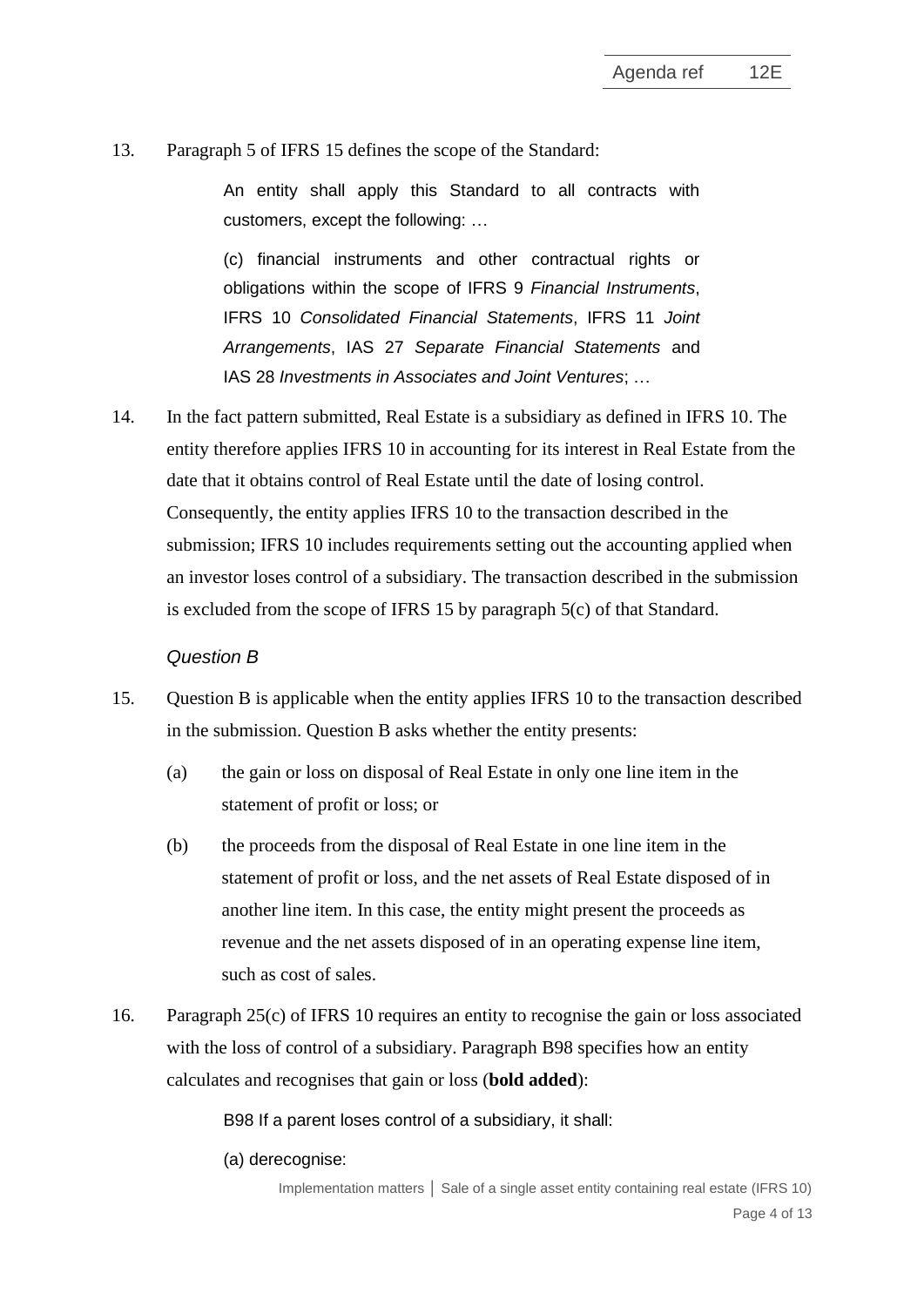(i) the assets (including any goodwill) and liabilities of the subsidiary at their carrying amounts at the date when control is lost; and

(ii) the carrying amount of any non‑controlling interests in the former subsidiary at the date when control is lost (including any components of other comprehensive income attributable to them).

(b) recognise:

(i) the fair value of the consideration received, if any, from the transaction, event or circumstances that resulted in the loss of control;

(ii) if the transaction, event or circumstances that resulted in the loss of control involves a distribution of shares of the subsidiary to owners in their capacity as owners, that distribution; and

(iii) any investment retained in the former subsidiary at its fair value at the date when control is lost.

(c) reclassify to profit or loss, or transfer directly to retained earnings if required by other IFRSs, the amounts recognised in other comprehensive income in relation to the subsidiary on the basis described in paragraph B99.

(d) **recognise any resulting difference as a gain or loss in profit or loss attributable to the parent**.

17. Paragraph B98(d) requires the recognition of the resulting gain or loss associated with the loss of control of a subsidiary in profit or loss. Paragraph B98(a) and (b) require the recognition or derecognition of the component parts of the gain or loss (for example, the recognition of the consideration received and the derecognition of the assets and liabilities of the subsidiary) in the statement of financial position. However, paragraph B98(d) does not specify the recognition of the component parts of the gain or loss in profit or loss—only the *resulting* gain or loss is recognised in profit or loss after having recognised and derecognised the appropriate items in the statement of financial position.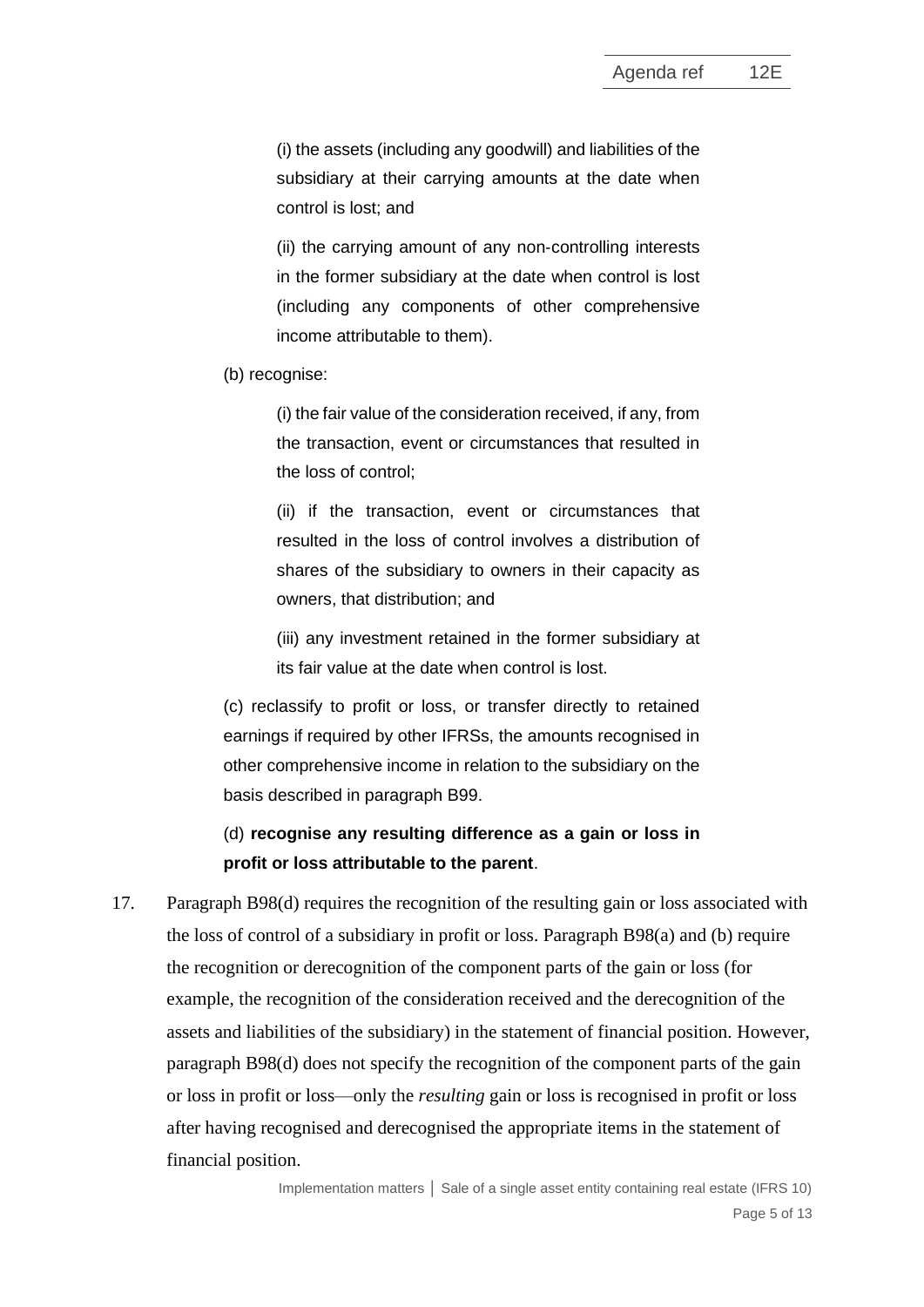- 18. Consequently, in applying IFRS 10 to the transaction described in the submission, in our view there is only one amount recognised in profit or loss—the gain or loss associated with the loss of control of the subsidiary. In considering presentation in the statement of profit or loss, the entity therefore determines the line item within which to present that gain or loss applying IAS 1 *Presentation of Financial Statements*. The transaction does not result in the recognition of the component parts of the gain or loss in profit or loss that the entity might then present in separate line items.
- 19. Consequently, we conclude that, for the transaction described in the submission, the entity is required to present any gain or loss associated with the loss of control of the subsidiary within one line item in the statement of profit or loss.

## *Question C*

20. Question C is applicable only if IFRS 15 applies to the transaction described in the submission. We have not analysed this question because the transaction described in the submission is not within the scope of IFRS 15.

#### *Committee discussion*

- 21. A majority of Committee members agreed with the staff analysis for Question A—ie that an entity applies IFRS 10 in accounting for the transaction described in the submission.
- 22. However, the Committee did not conclude on Question B—ie whether an entity presents any gain or loss from disposal of the single asset entity on a 'gross' or 'net' basis.
- <span id="page-5-0"></span>23. Some Committee members expressed concerns that presenting the gain or loss from disposal of the single asset entity on a 'net' basis would not provide a faithful representation of the transaction because the transaction is part of the entity's ordinary activities. Some Committee members noted that an entity would present no revenue from contracts with customers if the entity's only ordinary activity is to sell real estate and it conducts all of that activity through the disposal of single asset entities as described in the submission.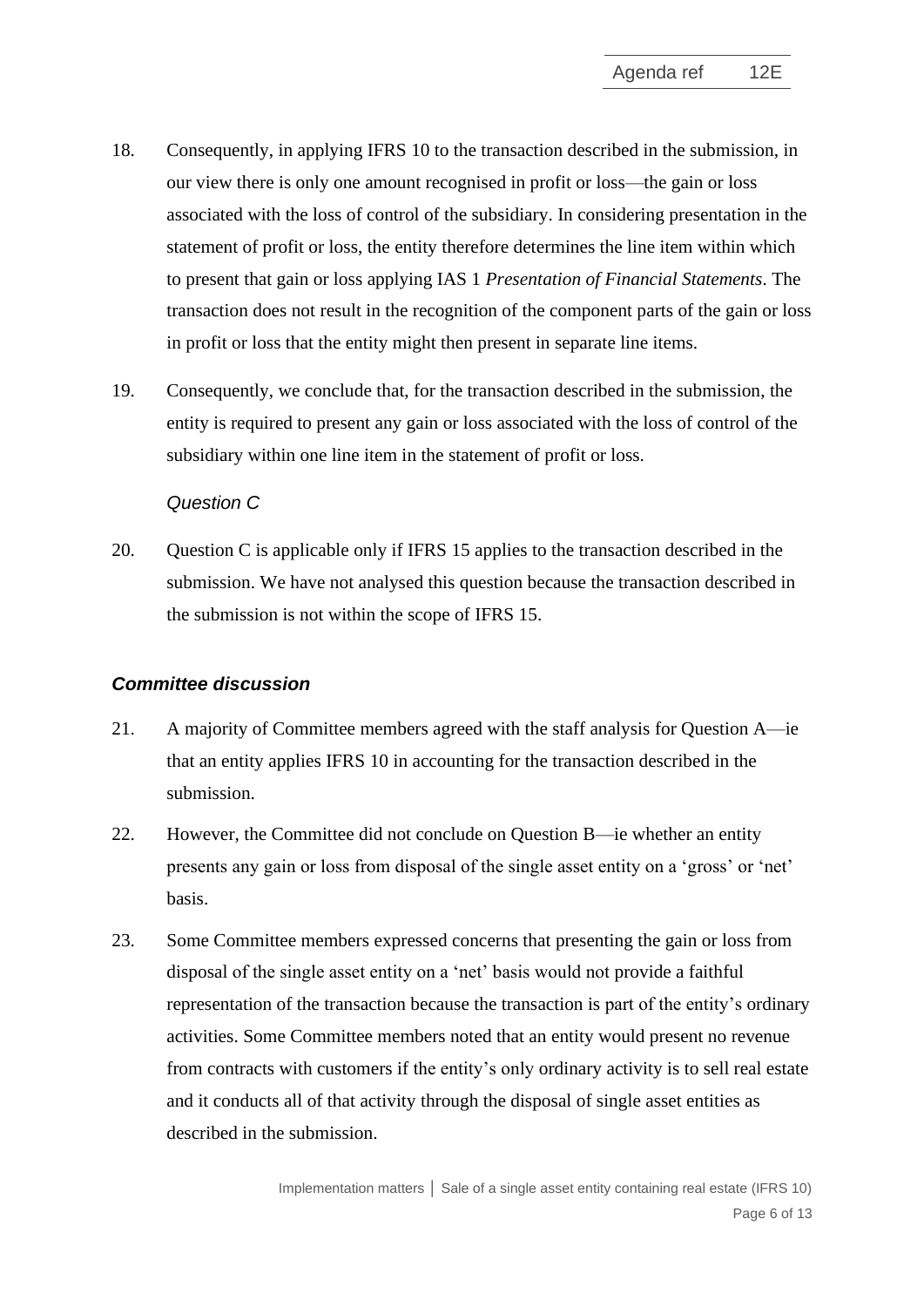- 24. Some Committee members noted that it would be difficult to say the 'corporate wrapper' around the real estate has no substance—there is a business reason (for example, related to tax) for selling the real estate inside a legal entity structure (instead of transferring legal title of the real estate to the customer), and thus the corporate wrapper changes the nature and substance of the transaction. Nonetheless, they questioned whether that difference in legal form and substance should result in the entity not recognising revenue for transactions within its ordinary activities.
- 25. Some Committee members noted that US GAAP requires an entity to apply the requirements in Topic 606, Revenue from Contracts with Customers, to the derecognition and deconsolidation of entities, the substance of which are directly addressed in Topic 606 (see further discussion in paragraphs [34–](#page-8-0)[35](#page-8-1) of this paper).

## **Standard-setting options**

- <span id="page-6-0"></span>26. In the light of the Committee's discussion, we have considered whether the Board could (or should):
	- (a) undertake narrow-scope standard-setting to address the fact pattern described in the submission (paragraphs [27–](#page-6-1)[30\)](#page-7-0); or
	- (b) consider the matter more broadly, either as part of the Post-Implementation Review (PIR) of IFRS 10 or as part of its forthcoming Agenda Consultation (paragraphs [31–](#page-8-2)[40\)](#page-10-0).

## *Narrow-scope standard-setting*

- <span id="page-6-1"></span>27. The Board could decide to add a targeted, narrow-scope standard-setting project to its work plan to address the fact pattern described in the submission—either instead of considering the matter more broadly or as a short-term fix.
- <span id="page-6-2"></span>28. If the Board were to pursue such an approach, we think the Board could consider adding a scope exception to IFRS 10 and IFRS 15 that would require an entity to apply IFRS 15 to a transaction that has all the following characteristics: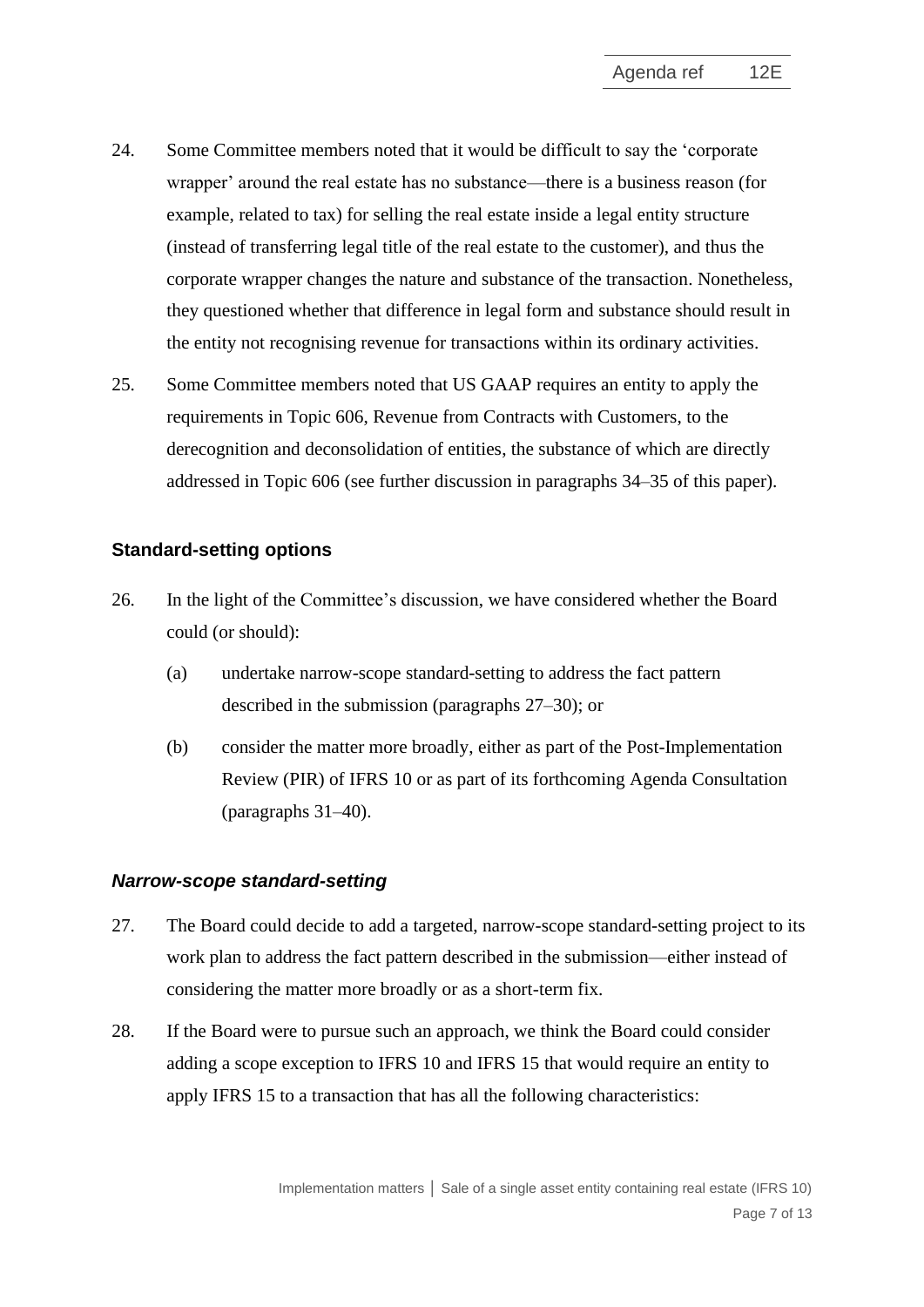- (a) the entity contracts with a customer for goods or services that are an output of the entity's ordinary activities in exchange for consideration;
- (b) the contract is structured as the sale of the entity's 100% interest in a subsidiary; and
- (c) the subsidiary contains only inventory as defined in IAS 2 *Inventories* and any related income tax asset or liability as defined in IAS 12 *Income Taxes*.
- 29. Making such a narrow-scope exception to the requirements in IFRS 10 and IFRS 15 would address the concerns raised by Committee members—it would do so by requiring an entity to apply IFRS 15 to transactions with the characteristics listed in paragraph [28](#page-6-2) above. Accordingly, the entity would recognise revenue to depict the transfer of the inventory to the customer in an amount that reflects the consideration to which the entity expects to be entitled in exchange for that inventory.
- <span id="page-7-0"></span>30. If the Board were to undertake narrow-scope standard-setting, we would recommend this very narrow-scope, rules-based exception from a cost-benefit perspective. Expanding the scope to consider other fact patterns (see paragraphs [36-](#page-9-0)[40](#page-10-0) of this paper for more information) would both:
	- (a) add complexity to the project, which in turn raises the risk of unintended consequences; and
	- (b) from our limited consideration of the matter to date, we would see no basis on which to support the recognition of revenue for other fact patterns that, legally, involve the sale of shares rather than the sale of goods or services. When an entity transfers its 100% interest in inventory to a party that meets the description of a customer in IFRS 15, we understand why some Committee members would suggest that, in such a case, the recognition of revenue (and cost of sales) might provide useful information to users of financial statements. However, if the entity sells only part of its interest in a subsidiary holding inventory, or sells its interest in an entity with various assets and liabilities, at this stage we see no basis on which to create an exception to the requirements that otherwise apply when an entity loses control of a subsidiary.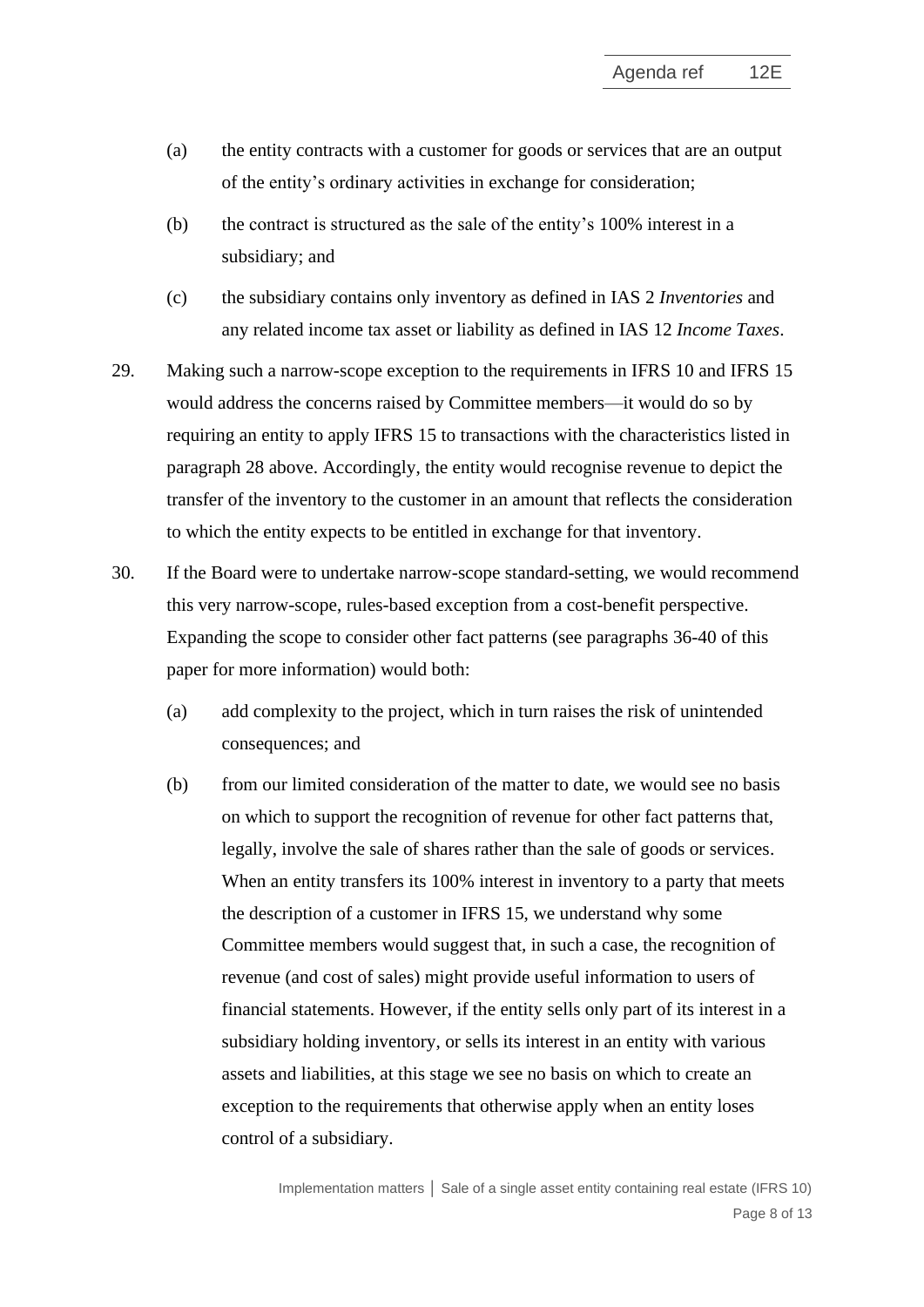# *Post-Implementation Review of IFRS 10 or Board's Agenda Consultation*

- <span id="page-8-2"></span>31. If the Board wished to consider this matter more broadly, we think it would be best considered as part of the Post-Implementation Review (PIR) of IFRS 10 given that the transaction is, in our view, within the scope of IFRS 10.
- 32. Equally the Board could seek to obtain more information on this matter as part of its forthcoming Agenda Consultation. The following factors to consider would be equally applicable if the Board were to consider this matter as part of its Agenda Consultation.
- 33. In considering the matter more broadly, the Board could consider:
	- (a) requirements in US GAAP (see paragraphs [34–](#page-8-0)[35](#page-8-1) of this paper); and
	- (b) other fact patterns (see paragraphs [36–](#page-9-0)[40](#page-10-0) of this paper).

#### *Requirements in US GAAP*

- <span id="page-8-0"></span>34. US GAAP requires an entity to account for disposals of specific types of entities applying its revenue recognition standard (Topic 606), instead of its deconsolidation requirements (Topic 810). In particular, it refers to disposals of subsidiaries for which the 'substance of the transaction' is addressed directly by Topic 606. We note that Topic 606 applies to disposals of such subsidiaries to both customers and noncustomers.
- <span id="page-8-1"></span>35. Paragraph 810-10-40-4A states:

810-10-40-3A The deconsolidation and derecognition guidance in this Section applies to the following:

…

c. A subsidiary that is not a nonprofit activity or a business if the substance of the transaction is not addressed directly by guidance in other Topics that include, but are not limited to, all of the following:

1. Topic 606 on revenue from contracts with customers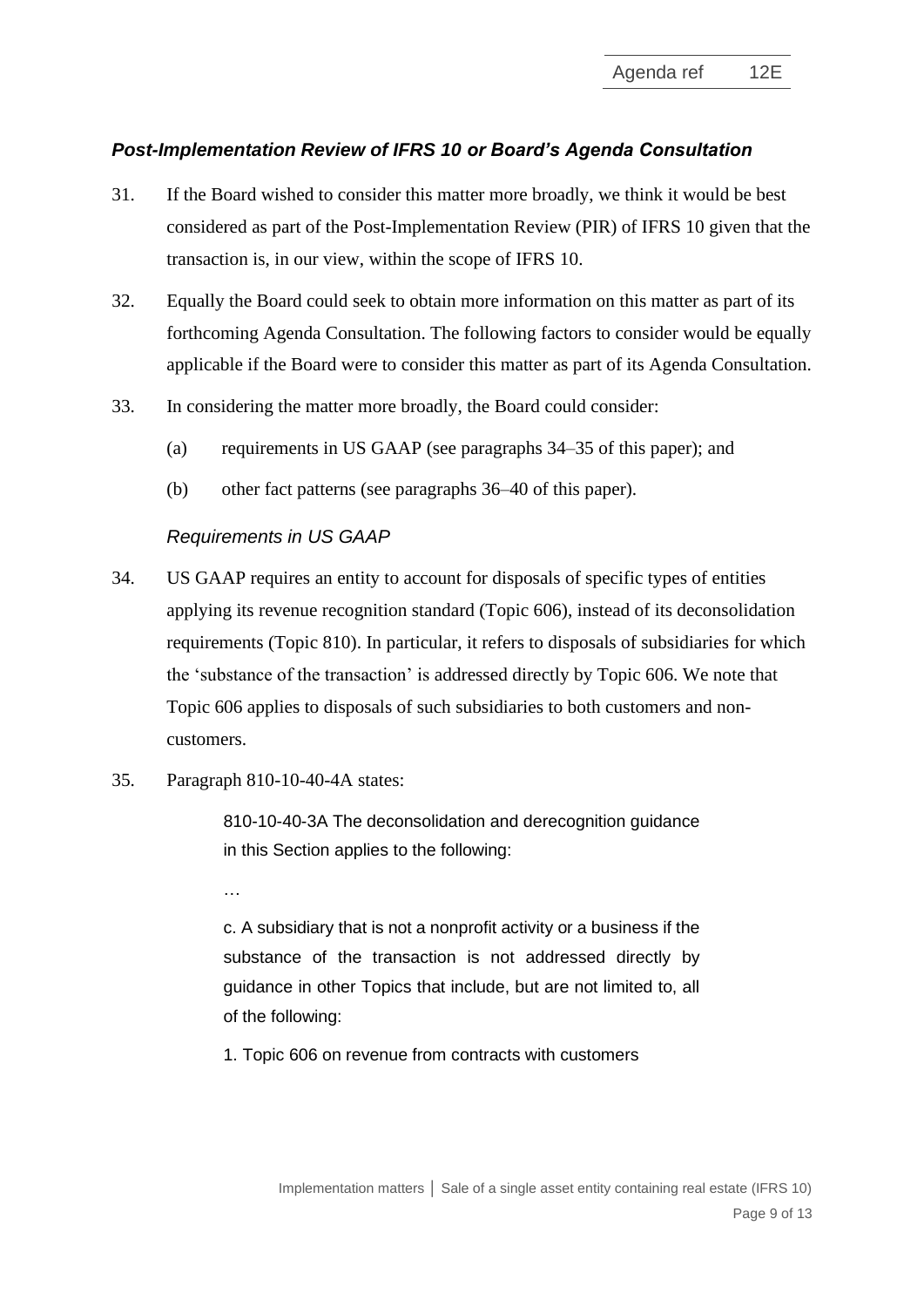#### *Other fact patterns*

- <span id="page-9-0"></span>36. If the Board were to consider the matter more broadly, there are two fact patterns we think the Board would need to consider:
	- (a) an entity selling less than 100% of the shares in the single asset subsidiary. For example, an entity could decide to sell 80% of its 100% equity interest in a subsidiary to a customer.
	- (b) a subsidiary with assets or liabilities in addition to inventory and a related tax asset/liability. For example, the subsidiary could also have a financing liability, such as a bank loan.
- 37. In those fact patterns, proposing amendments to IFRS Standards to permit or require an entity to componentise any gain or loss on disposal of the subsidiary (and present revenue and cost of sales separately) would raise additional questions.
- <span id="page-9-1"></span>38. To illustrate, consider the following example:

Real Estate is an entity that has an inventory asset. An entity (Seller) owns 100% of the share capital of Real Estate, and consolidates Real Estate applying IFRS 10. Seller agrees to sell Real Estate to a customer for CU110, and in doing so loses control of Real Estate. On the date that control is lost, the carrying amount of Real Estate's inventory asset is CU90 in Seller's consolidated financial statements. Consequently, applying paragraph 25 of IFRS 10 to the transaction, Seller recognises a gain associated with the loss of control of Real Estate of CU20 (proceeds of CU110, less net assets of CU90).

39. If Seller were to sell only 80% of the shares in Real Estate for CU88, at the date of losing control of Real Estate, Seller would recognise its 20% retained interest in Real Estate at CU22 (ie the fair value of the retained interest at the date of losing contract calculated as CU110 \*20%), applying paragraph B98(b) of IFRS 10. As a consequence, Seller would recognise a resulting gain of CU20 (proceeds of CU88, plus retained interest of CU22, less net assets of CU90). In this example, should Seller be permitted or required to recognise (a) revenue for an amount of CU110 that represents the fair value of 100% of Real Estate, and (b) an expense for an amount of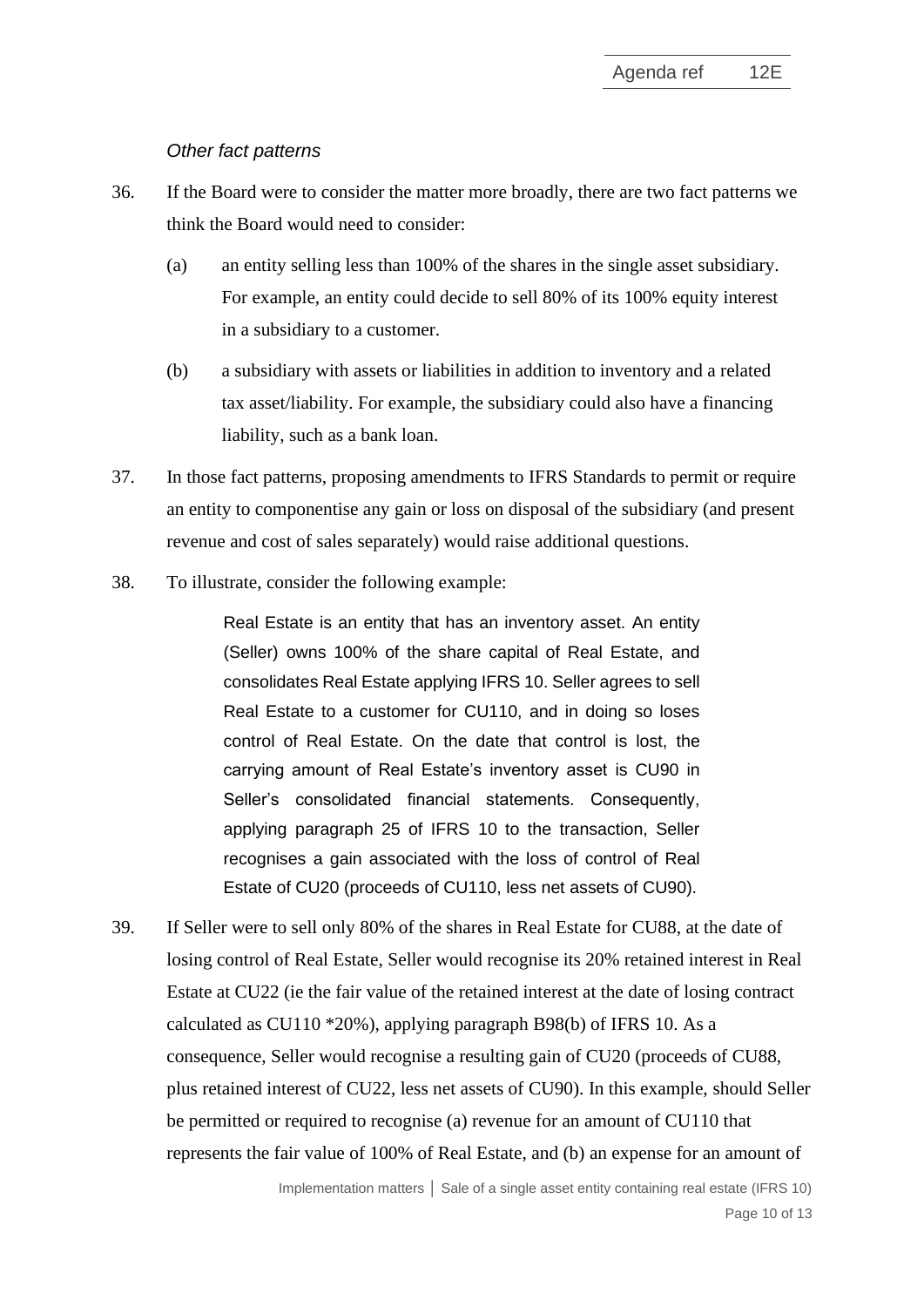(CU90) that represents the carrying amount of Real Estate's net assets at the date of losing control, even though Seller has sold only 80% of Real Estate? Alternatively, should the amount of revenue (and expense) recognised be restricted to reflect that Seller has, in effect, sold only 80% of its 100% interest in Real Estate's inventory to the customer?

<span id="page-10-0"></span>40. Similarly, using the example in paragraph [38](#page-9-1) of this paper, assume the same facts except that (a) Real Estate also has a bank loan outstanding of CU30, and (b) Seller sells 100% of its equity interest in Real Estate for CU80. Seller again would recognise a resulting gain of CU20 (proceeds of CU80, less net assets of CU60) on losing control of Real Estate. In this example, should Seller be permitted or required to componentise the gain of CU20 into amounts of revenue and expense related to the transfer of inventory and, if so, on what basis?

#### **Staff recommendation**

- <span id="page-10-1"></span>41. In our view, if the Board wished to address the transaction described in the submission, it would be feasible to undertake a targeted, narrow-scope amendment that would require an entity to apply IFRS 15 (rather than IFRS 10) on disposal of a single asset entity with the characteristics described in paragraph [28](#page-6-2) of this paper. However, in our view we have insufficient evidence at this stage to suggest that such a project should be a priority for the Board, ahead of other projects already on the Board's work plan or research pipeline.
- <span id="page-10-2"></span>42. We recommend that the Board consider the matter as part of the PIR of IFRS 10. This would allow the Board obtain more evidence of the prevalence of the matter, and for example whether any narrow-scope standard-setting in this respect might raise new questions or have unintended consequences.

#### **Question for the Board**

Do Board members agree with the staff recommendation to consider this matter as part of the Board's PIR of IFRS 10?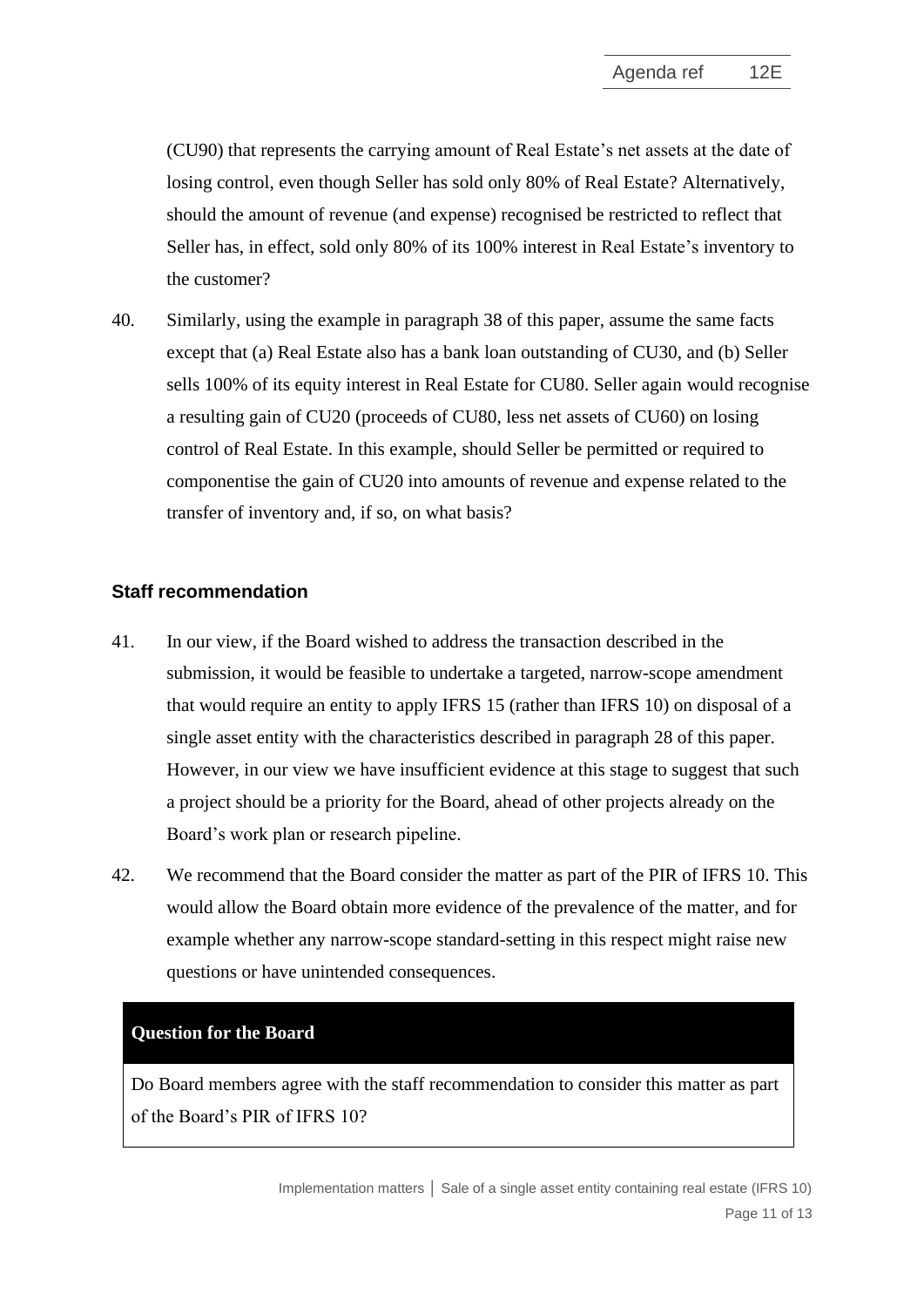# **Appendix A—Outreach**

- A1. We sent information requests to members of the International Forum of Accounting Standard-Setters, securities regulators and large accounting firms.
- A2. The request asked those participating to provide information based on their experience about:
	- (a) the prevalence of the fact pattern; and
	- (b) whether entities typically apply IFRS 10 or IFRS 15 in accounting for the sale of Real Estate.
- A3. We also asked those participating whether variations to the fact pattern described in paragraph [8](#page-1-0) of this paper are common. In particular, we asked about fact patterns in which:
	- (a) an entity disposes of less than 100% of the share capital of Real Estate; or
	- (b) Real Estate contains additional assets and/or liabilities.
- A4. We received 13 responses—six from large accounting firms, five from national standard-setters and two from organisations representing groups of regulators. The views received represent informal opinions, rather than formal views of those responding.

## *Prevalence*

- A5. Responses to our outreach indicated that the fact pattern described in paragraph [8](#page-1-0) of this paper is common in some jurisdictions but not in others. Respondents said it is common in Germany, Norway, Sweden, Singapore and the UK. The fact pattern has been observed, but is not common, in Australia, Belgium, Canada, Hong Kong, Israel, Japan, the Netherlands, Poland and South Africa. One Committee member noted that the fact pattern is common in China.
- A6. Some respondents said the fact pattern is common for other assets or in other industries—for example, in the construction and sale of renewable energy plants, undeveloped land and extractive industries.